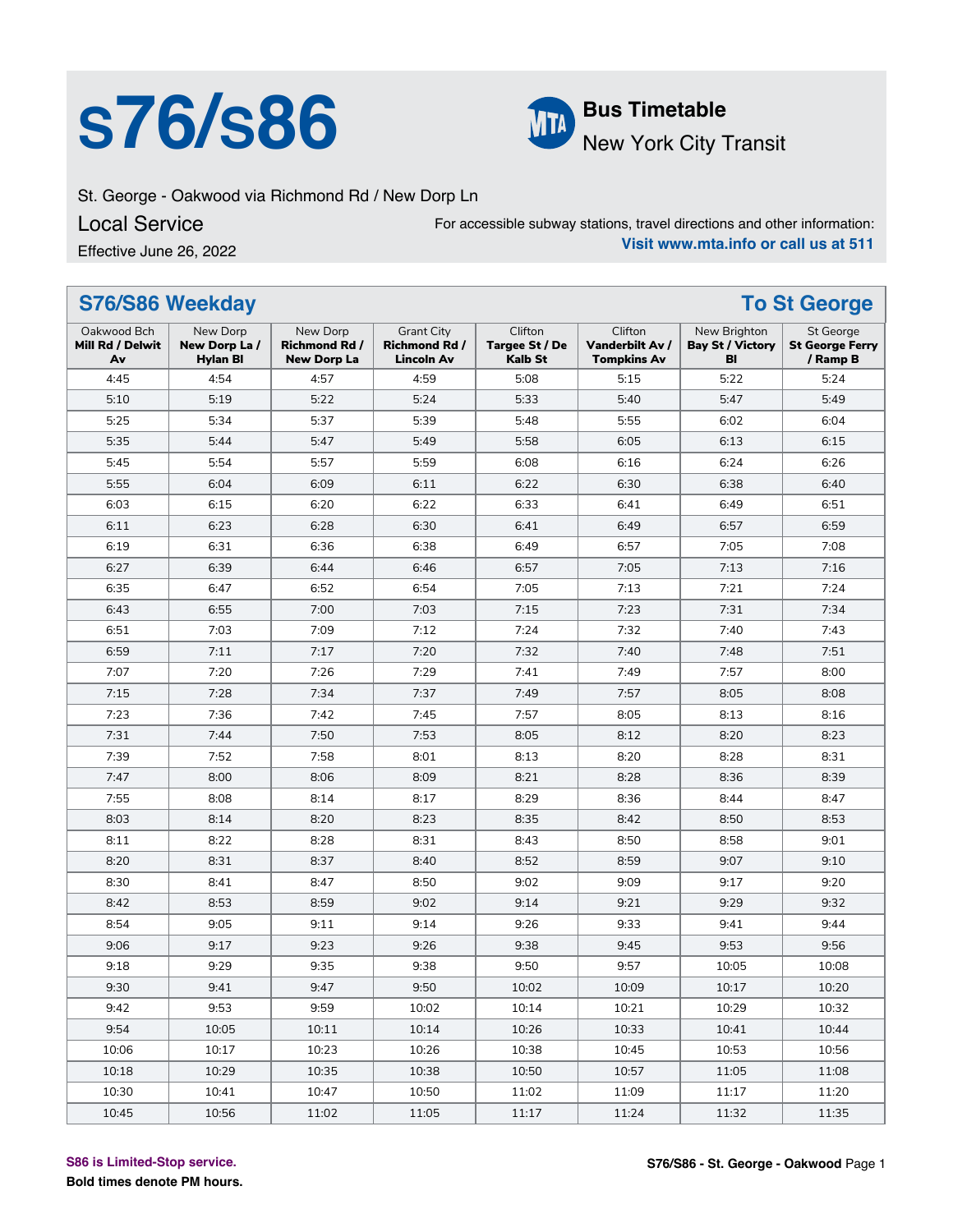| Oakwood Bch<br>Mill Rd / Delwit<br>Av | New Dorp<br>New Dorp La/<br><b>Hylan BI</b> | New Dorp<br>Richmond Rd /<br><b>New Dorp La</b> | <b>Grant City</b><br><b>Richmond Rd /</b><br><b>Lincoln Av</b> | Clifton<br>Targee St / De<br>Kalb St | Clifton<br>Vanderbilt Av /<br><b>Tompkins Av</b> | New Brighton<br><b>Bay St / Victory</b><br>BI | St George<br><b>St George Ferry</b><br>/ Ramp B |
|---------------------------------------|---------------------------------------------|-------------------------------------------------|----------------------------------------------------------------|--------------------------------------|--------------------------------------------------|-----------------------------------------------|-------------------------------------------------|
| 11:00                                 | 11:11                                       | 11:17                                           | 11:20                                                          | 11:32                                | 11:39                                            | 11:47                                         | 11:50                                           |
| 11:15                                 | 11:26                                       | 11:32                                           | 11:35                                                          | 11:47                                | 11:54                                            | 12:02                                         | 12:05                                           |
| 11:30                                 | 11:41                                       | 11:47                                           | 11:50                                                          | 12:02                                | 12:09                                            | 12:17                                         | 12:20                                           |
| 11:45                                 | 11:56                                       | 12:02                                           | 12:05                                                          | 12:17                                | 12:24                                            | 12:32                                         | 12:35                                           |
| 12:00                                 | 12:11                                       | 12:17                                           | 12:20                                                          | 12:32                                | 12:39                                            | 12:47                                         | 12:50                                           |
| 12:15                                 | 12:26                                       | 12:32                                           | 12:35                                                          | 12:47                                | 12:54                                            | 1:02                                          | 1:05                                            |
| 12:30                                 | 12:41                                       | 12:47                                           | 12:50                                                          | 1:02                                 | 1:09                                             | 1:17                                          | 1:20                                            |
| 12:45                                 | 12:56                                       | 1:02                                            | 1:05                                                           | 1:17                                 | 1:24                                             | 1:32                                          | 1:35                                            |
| 1:00                                  | 1:11                                        | 1:17                                            | 1:20                                                           | 1:32                                 | 1:40                                             | 1:49                                          | 1:52                                            |
| 1:20                                  | 1:31                                        | 1:38                                            | 1:41                                                           | 1:57                                 | 2:05                                             | 2:14                                          | 2:17                                            |
| 1:40                                  | 1:52                                        | 1:59                                            | 2:02                                                           | 2:18                                 | 2:26                                             | 2:35                                          | 2:38                                            |
| 2:00                                  | 2:12                                        | 2:19                                            | 2:22                                                           | 2:38                                 | 2:46                                             | 2:55                                          | 2:58                                            |
| 2:20                                  | 2:32                                        | 2:39                                            | 2:42                                                           | 2:58                                 | 3:06                                             | 3:15                                          | 3:18                                            |
| 2:40                                  | 2:52                                        | 2:59                                            | 3:02                                                           | 3:18                                 | 3:26                                             | 3:35                                          | 3:37                                            |
| 3:00                                  | 3:12                                        | 3:19                                            | 3:22                                                           | 3:38                                 | 3:47                                             | 3:56                                          | 3:58                                            |
| 3:15                                  | 3:27                                        | 3:34                                            | 3:36                                                           | 3:52                                 | 4:01                                             | 4:10                                          | 4:12                                            |
| 3:30                                  | 3:40                                        | 3:46                                            | 3:48                                                           | 4:04                                 | 4:13                                             | 4:22                                          | 4:24                                            |
| 3:45                                  | 3:55                                        | 4:01                                            | 4:03                                                           | 4:19                                 | 4:28                                             | 4:37                                          | 4:39                                            |
| 4:00                                  | 4:10                                        | 4:16                                            | 4:18                                                           | 4:34                                 | 4:43                                             | 4:52                                          | 4:54                                            |
| 4:15                                  | 4:25                                        | 4:31                                            | 4:33                                                           | 4:49                                 | 4:58                                             | 5:07                                          | 5:09                                            |
| 4:30                                  | 4:40                                        | 4:46                                            | 4:48                                                           | 5:04                                 | 5:13                                             | 5:22                                          | 5:24                                            |
| 4:45                                  | 4:55                                        | 5:01                                            | 5:03                                                           | 5:19                                 | 5:28                                             | 5:37                                          | 5:39                                            |
| 5:00                                  | 5:10                                        | 5:16                                            | 5:18                                                           | 5:34                                 | 5:43                                             | 5:52                                          | 5:54                                            |
| 5:20                                  | 5:30                                        | 5:36                                            | 5:38                                                           | 5:54                                 | 6:03                                             | 6:12                                          | 6:14                                            |
| 5:40                                  | 5:50                                        | 5:56                                            | 5:58                                                           | 6:14                                 | 6:23                                             | 6:32                                          | 6:34                                            |
| 6:10                                  | 6:20                                        | 6:26                                            | 6:28                                                           | 6:44                                 | 6:51                                             | 6:59                                          | 7:01                                            |
| 6:40                                  | 6:50                                        | 6:56                                            | 6:58                                                           | 7:11                                 | 7:18                                             | 7:26                                          | 7:28                                            |
| 7:10                                  | 7:20                                        | 7:26                                            | 7:28                                                           | 7:41                                 | 7:48                                             | 7:56                                          | 7:58                                            |
| 7:40                                  | 7:49                                        | 7:54                                            | 7:56                                                           | 8:08                                 | 8:15                                             | 8:23                                          | 8:25                                            |
| 8:10                                  | 8:19                                        | 8:24                                            | 8:26                                                           | 8:38                                 | 8:44                                             | 8:50                                          | 8:52                                            |
| 8:44                                  | 8:53                                        | 8:57                                            | 8:59                                                           | 9:10                                 | 9:16                                             | 9:22                                          | 9:24                                            |
| 9:14                                  | 9:23                                        | 9:27                                            | 9:29                                                           | 9:40                                 | 9:46                                             | 9:52                                          | 9:54                                            |
| 9:44                                  | 9:53                                        | 9:57                                            | 9:59                                                           | 10:10                                | 10:16                                            | 10:22                                         | 10:24                                           |
| 10:16                                 | 10:25                                       | 10:29                                           | 10:31                                                          | 10:39                                | 10:44                                            | 10:49                                         | 10:51                                           |
| 10:46                                 | 10:53                                       | 10:57                                           | 10:59                                                          | 11:07                                | 11:12                                            | 11:17                                         | 11:19                                           |
| 11:16                                 | 11:23                                       | 11:27                                           | 11:29                                                          | 11:37                                | 11:42                                            | 11:47                                         | 11:49                                           |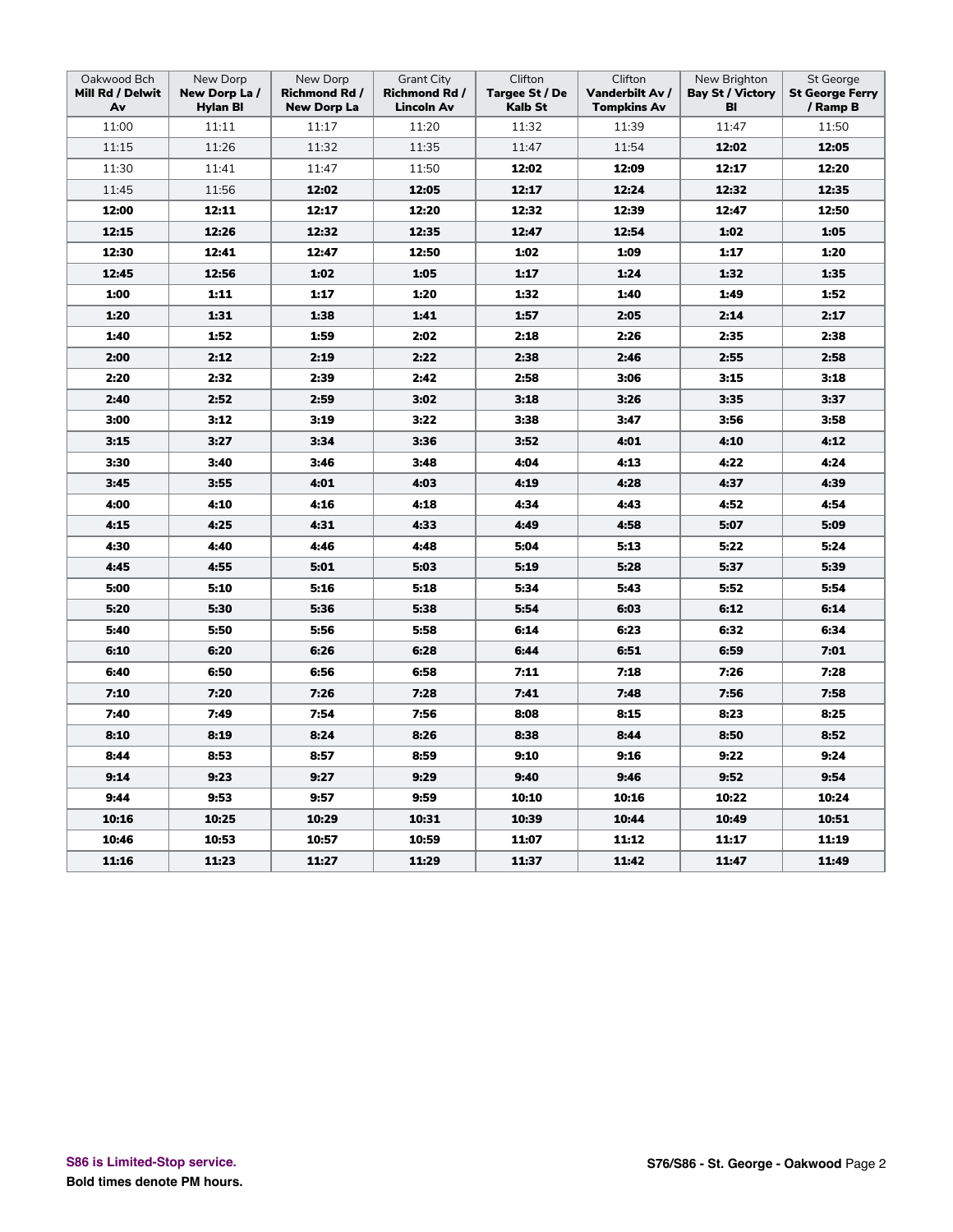|                                                                     | S76/S86 Weekday                               |                                                  |                                                         |                                                                |                                   |                                             |                                       |
|---------------------------------------------------------------------|-----------------------------------------------|--------------------------------------------------|---------------------------------------------------------|----------------------------------------------------------------|-----------------------------------|---------------------------------------------|---------------------------------------|
| St George<br><b>St George Ferry</b><br>/ Ramp B S76 &<br><b>S86</b> | New Brighton<br><b>Bay St / Victory</b><br>BI | Clifton<br>Vanderbilt Av /<br><b>Hillside Av</b> | Grasmere<br><b>Richmond Rd /</b><br><b>Narrows Rd S</b> | <b>Grant City</b><br><b>Richmond Rd /</b><br><b>Lincoln Av</b> | New Dorp<br>New Dorp La / 2<br>St | New Dorp<br>New Dorp La/<br><b>Hylan BI</b> | Oakwood Bch<br>Mill Rd / Delwit<br>Av |
| 6:00                                                                | 6:02                                          | 6:12                                             | 6:16                                                    | 6:25                                                           | 6:28                              | 6:33                                        | 6:42                                  |
| 6:20                                                                | 6:22                                          | 6:32                                             | 6:36                                                    | 6:45                                                           | 6:48                              | 6:53                                        | 7:02                                  |
| 6:40                                                                | 6:42                                          | 6:52                                             | 6:56                                                    | 7:05                                                           | 7:08                              | 7:13                                        | 7:22                                  |
| 7:00                                                                | 7:02                                          | 7:15                                             | 7:19                                                    | 7:29                                                           | 7:32                              | 7:37                                        | 7:46                                  |
| 7:10                                                                | 7:12                                          | 7:25                                             | 7:29                                                    | 7:39                                                           | 7:42                              | 7:47                                        | 7:56                                  |
| 7:20                                                                | 7:22                                          | 7:35                                             | 7:39                                                    | 7:49                                                           | 7:52                              | 7:57                                        | 8:06                                  |
| 7:30                                                                | 7:32                                          | 7:45                                             | 7:49                                                    | 7:59                                                           | 8:02                              | 8:07                                        | 8:16                                  |
| 7:40                                                                | 7:42                                          | 7:55                                             | 7:59                                                    | 8:09                                                           | 8:12                              | 8:17                                        | 8:26                                  |
| 7:50                                                                | 7:52                                          | 8:05                                             | 8:09                                                    | 8:19                                                           | 8:22                              | 8:27                                        | 8:36                                  |
| 8:00                                                                | 8:02                                          | 8:15                                             | 8:19                                                    | 8:29                                                           | 8:32                              | 8:37                                        | 8:46                                  |
| 8:15                                                                | 8:17                                          | 8:30                                             | 8:34                                                    | 8:44                                                           | 8:47                              | 8:52                                        | 9:01                                  |
| 8:30                                                                | 8:32                                          | 8:45                                             | 8:49                                                    | 8:59                                                           | 9:02                              | 9:07                                        | 9:16                                  |
| 8:45                                                                | 8:47                                          | 9:00                                             | 9:04                                                    | 9:14                                                           | 9:17                              | 9:22                                        | 9:31                                  |
| 9:00                                                                | 9:02                                          | 9:15                                             | 9:19                                                    | 9:29                                                           | 9:32                              | 9:37                                        | 9:46                                  |
| 9:20                                                                | 9:22                                          | 9:35                                             | 9:39                                                    | 9:49                                                           | 9:52                              | 9:57                                        | 10:06                                 |
| 9:40                                                                | 9:42                                          | 9:55                                             | 9:59                                                    | 10:09                                                          | 10:12                             | 10:17                                       | 10:26                                 |
| 10:00                                                               | 10:02                                         | 10:15                                            | 10:19                                                   | 10:29                                                          | 10:32                             | 10:37                                       | 10:46                                 |
| 10:30                                                               | 10:32                                         | 10:45                                            | 10:49                                                   | 10:59                                                          | 11:02                             | 11:07                                       | 11:16                                 |
| 11:00                                                               | 11:02                                         | 11:15                                            | 11:19                                                   | 11:29                                                          | 11:32                             | 11:37                                       | 11:46                                 |
| 11:15                                                               | 11:17                                         | 11:30                                            | 11:34                                                   | 11:44                                                          | 11:47                             | 11:52                                       | 12:01                                 |
| 11:30                                                               | 11:32                                         | 11:45                                            | 11:49                                                   | 11:59                                                          | 12:02                             | 12:07                                       | 12:16                                 |
| 11:45                                                               | 11:47                                         | 12:00                                            | 12:04                                                   | 12:14                                                          | 12:17                             | 12:22                                       | 12:31                                 |
|                                                                     |                                               |                                                  |                                                         |                                                                |                                   |                                             |                                       |
| 12:00                                                               | 12:02                                         | 12:15                                            | 12:19                                                   | 12:29                                                          | 12:32                             | 12:37                                       | 12:46                                 |
| 12:15                                                               | 12:17                                         | 12:30                                            | 12:34                                                   | 12:44                                                          | 12:47                             | 12:52                                       | 1:01                                  |
| 12:30                                                               | 12:32                                         | 12:45                                            | 12:49                                                   | 12:59                                                          | 1:02                              | 1:07                                        | 1:16                                  |
| 12:45                                                               | 12:47                                         | 1:00                                             | 1:04                                                    | 1:14                                                           | 1:17                              | 1:22                                        | 1:31                                  |
| 1:00                                                                | 1:02                                          | 1:15                                             | 1:19                                                    | 1:29                                                           | 1:32                              | 1:39                                        | 1:49                                  |
| 1:15                                                                | 1:17                                          | 1:30                                             | 1:35                                                    | 1:47                                                           | 1:51                              | 1:58                                        | 2:08                                  |
| 1:30                                                                | 1:32                                          | 1:45                                             | 1:50                                                    | 2:02                                                           | 2:06                              | 2:13                                        | 2:23                                  |
| 1:45                                                                | 1:47                                          | 2:00                                             | 2:05                                                    | 2:17                                                           | 2:21                              | 2:28                                        | 2:38                                  |
| 2:00                                                                | 2:02                                          | 2:15                                             | 2:20                                                    | 2:32                                                           | 2:36                              | 2:43                                        | 2:53                                  |
| 2:15                                                                | 2:17                                          | 2:30                                             | 2:35                                                    | 2:47                                                           | 2:51                              | 2:58                                        | 3:08                                  |
| 2:30                                                                | 2:32                                          | 2:45                                             | 2:50                                                    | 3:02                                                           | 3:06                              | 3:13                                        | 3:23                                  |
| 2:45                                                                | 2:47                                          | 3:00                                             | 3:05                                                    | 3:17                                                           | 3:21                              | 3:28                                        | 3:38                                  |
| 3:00                                                                | 3:02                                          | 3:15                                             | 3:20                                                    | 3:32                                                           | 3:36                              | 3:43                                        | 3:53                                  |
| 3:15                                                                | 3:17                                          | 3:30                                             | 3:35                                                    | 3:47                                                           | 3:51                              | 3:58                                        | 4:08                                  |
| 3:30                                                                | 3:32                                          | 3:45                                             | 3:50                                                    | 4:02                                                           | 4:06                              | 4:13                                        | 4:23                                  |
| 3:45                                                                | 3:47                                          | 4:00                                             | 4:05                                                    | 4:17                                                           | 4:21                              | 4:28                                        | 4:38                                  |
| 4:00                                                                | 4:02                                          | 4:11                                             | 4:16                                                    | 4:28                                                           | 4:32                              | 4:40                                        | 4:49                                  |
| 4:03                                                                | 4:05                                          | 4:18                                             | 4:23                                                    | $\sim$                                                         | $\sim$                            | $\sim$                                      | $\sim$                                |
| 4:15                                                                | 4:17                                          | 4:30                                             | 4:35                                                    | 4:47                                                           | 4:51                              | 4:58                                        | 5:08                                  |
| 4:30                                                                | 4:32                                          | 4:41                                             | 4:46                                                    | 4:58                                                           | 5:02                              | 5:10                                        | 5:19                                  |
| 4:33                                                                | 4:35                                          | 4:48                                             | 4:53                                                    | $\sim$                                                         | $\sim$                            | $\sim$                                      | $\sim$                                |
| 4:50                                                                | 4:52                                          | 5:05                                             | 5:10                                                    | 5:22                                                           | 5:26                              | 5:33                                        | 5:43                                  |
| 4:53                                                                | 4:55                                          | 5:08                                             | 5:13                                                    | $\sim$                                                         | $\sim$                            | $\sim$                                      | $\sim$                                |
| 5:10                                                                | 5:12                                          | 5:21                                             | 5:26                                                    | 5:38                                                           | 5:42                              | 5:50                                        | 5:59                                  |
|                                                                     |                                               |                                                  |                                                         |                                                                |                                   |                                             |                                       |
| 5:13                                                                | 5:15                                          | 5:28                                             | 5:33                                                    | $\sim$                                                         | $\sim$                            | $\sim$                                      | $\sim$                                |
| 5:20                                                                | 5:22                                          | 5:35                                             | 5:40                                                    | $\sim$                                                         | $\sim$                            | $\sim$                                      | $\sim$                                |

**S86 is Limited-Stop service.**

**Bold times denote PM hours.**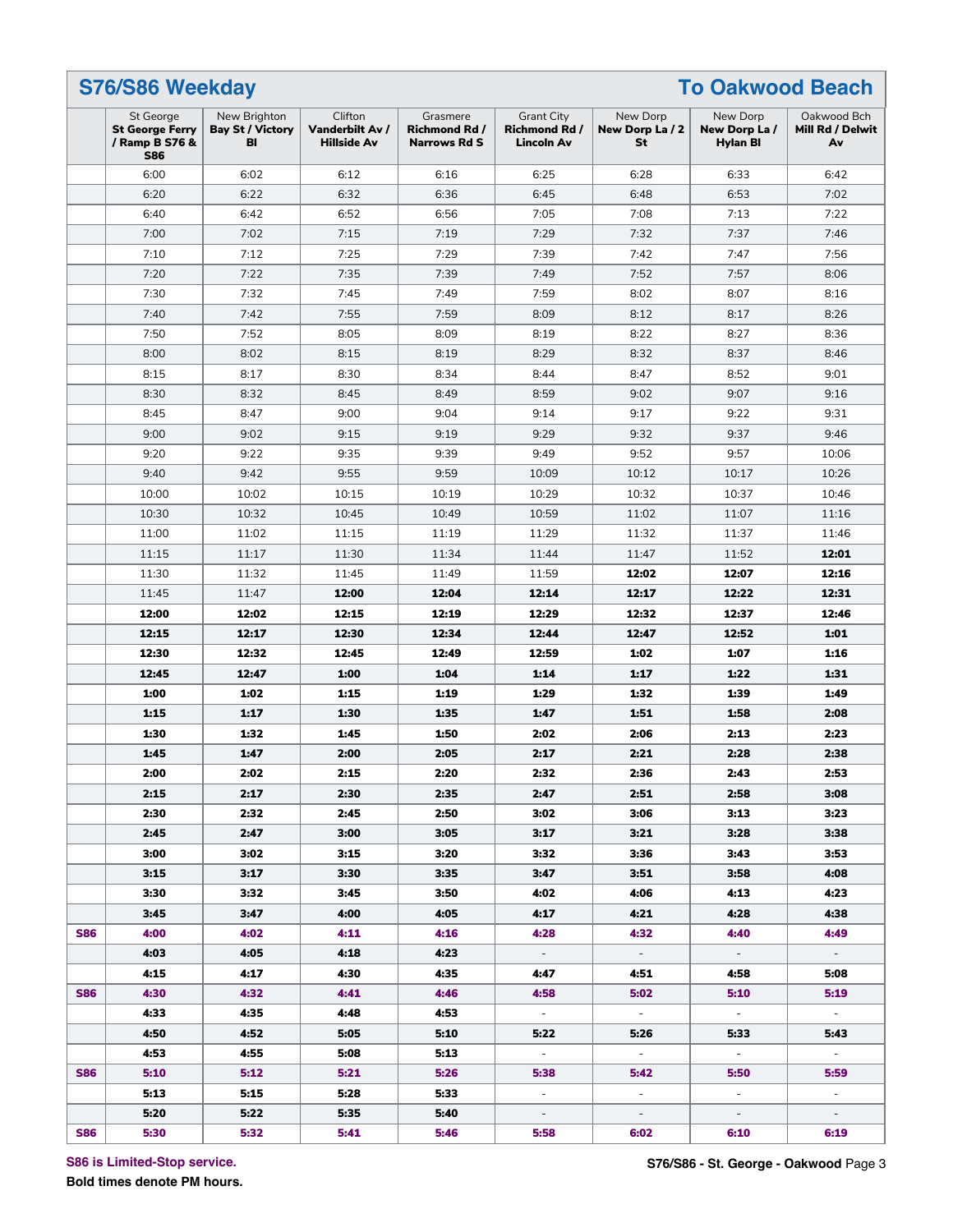|            | St George<br><b>St George Ferry</b><br>/ Ramp B S76 &<br><b>S86</b> | New Brighton<br><b>Bay St / Victory</b><br>BI | Clifton<br>Vanderbilt Av /<br><b>Hillside Av</b> | Grasmere<br><b>Richmond Rd /</b><br><b>Narrows Rd S</b> | <b>Grant City</b><br><b>Richmond Rd /</b><br><b>Lincoln Av</b> | New Dorp<br>New Dorp La / 2<br>St | New Dorp<br>New Dorp La/<br><b>Hylan BI</b> | Oakwood Bch<br>Mill Rd / Delwit<br>Av |
|------------|---------------------------------------------------------------------|-----------------------------------------------|--------------------------------------------------|---------------------------------------------------------|----------------------------------------------------------------|-----------------------------------|---------------------------------------------|---------------------------------------|
|            | 5:33                                                                | 5:35                                          | 5:48                                             | 5:53                                                    | $\blacksquare$                                                 | $\sim$                            | $\overline{\phantom{a}}$                    | $\blacksquare$                        |
|            | 5:45                                                                | 5:47                                          | 6:00                                             | 6:05                                                    | 6:17                                                           | 6:21                              | 6:28                                        | 6:38                                  |
|            | 6:00                                                                | 6:02                                          | 6:15                                             | 6:20                                                    | 6:32                                                           | 6:36                              | 6:43                                        | 6:53                                  |
|            | 6:03                                                                | 6:05                                          | 6:18                                             | 6:23                                                    | $\Box$                                                         | $\equiv$                          | $\omega$                                    | $\overline{\phantom{a}}$              |
| <b>S86</b> | 6:15                                                                | 6:17                                          | 6:26                                             | 6:31                                                    | 6:43                                                           | 6:47                              | 6:55                                        | 7:04                                  |
|            | 6:18                                                                | 6:20                                          | 6:33                                             | 6:38                                                    | 6:50                                                           | 6:54                              | 7:01                                        | 7:10                                  |
|            | 6:30                                                                | 6:32                                          | 6:45                                             | 6:50                                                    | 7:02                                                           | 7:05                              | 7:10                                        | 7:19                                  |
|            | 6:45                                                                | 6:47                                          | 7:00                                             | 7:04                                                    | 7:13                                                           | 7:16                              | 7:21                                        | 7:30                                  |
|            | 7:00                                                                | 7:02                                          | 7:13                                             | 7:17                                                    | 7:26                                                           | 7:29                              | 7:34                                        | 7:43                                  |
|            | 7:15                                                                | 7:17                                          | 7:28                                             | 7:32                                                    | 7:41                                                           | 7:44                              | 7:49                                        | 7:58                                  |
|            | 7:30                                                                | 7:32                                          | 7:43                                             | 7:47                                                    | 7:56                                                           | 7:59                              | 8:04                                        | 8:13                                  |
|            | 7:50                                                                | 7:52                                          | 8:03                                             | 8:07                                                    | 8:16                                                           | 8:19                              | 8:24                                        | 8:33                                  |
|            | 8:10                                                                | 8:12                                          | 8:23                                             | 8:27                                                    | $\overline{\phantom{a}}$                                       | $\sim$                            | $\overline{\phantom{a}}$                    | $\overline{\phantom{a}}$              |
|            | 8:13                                                                | 8:15                                          | 8:26                                             | 8:30                                                    | 8:39                                                           | 8:42                              | 8:47                                        | 8:56                                  |
|            | 8:30                                                                | 8:32                                          | 8:43                                             | 8:47                                                    | 8:56                                                           | 8:59                              | 9:04                                        | 9:13                                  |
|            | 9:00                                                                | 9:02                                          | 9:13                                             | 9:17                                                    | $\overline{\phantom{a}}$                                       | $\sim$                            | $\sim$                                      | $\overline{\phantom{a}}$              |
|            | 9:03                                                                | 9:05                                          | 9:16                                             | 9:20                                                    | 9:29                                                           | 9:32                              | 9:37                                        | 9:46                                  |
|            | 9:30                                                                | 9:32                                          | 9:43                                             | 9:47                                                    | 9:56                                                           | 9:59                              | 10:04                                       | 10:13                                 |
|            | 10:00                                                               | 10:02                                         | 10:13                                            | 10:16                                                   | 10:24                                                          | 10:26                             | 10:30                                       | 10:39                                 |
|            | 10:30                                                               | 10:32                                         | 10:43                                            | 10:46                                                   | 10:54                                                          | 10:56                             | 11:00                                       | 11:09                                 |
|            | 11:00                                                               | 11:02                                         | 11:13                                            | 11:16                                                   | 11:24                                                          | 11:26                             | 11:30                                       | 11:39                                 |
|            | 11:30                                                               | 11:32                                         | 11:41                                            | 11:44                                                   | 11:51                                                          | 11:53                             | 11:55                                       | 12:04                                 |
|            | 12:00                                                               | 12:02                                         | 12:12                                            | 12:16                                                   | 12:25                                                          | 12:28                             | 12:33                                       | 12:42                                 |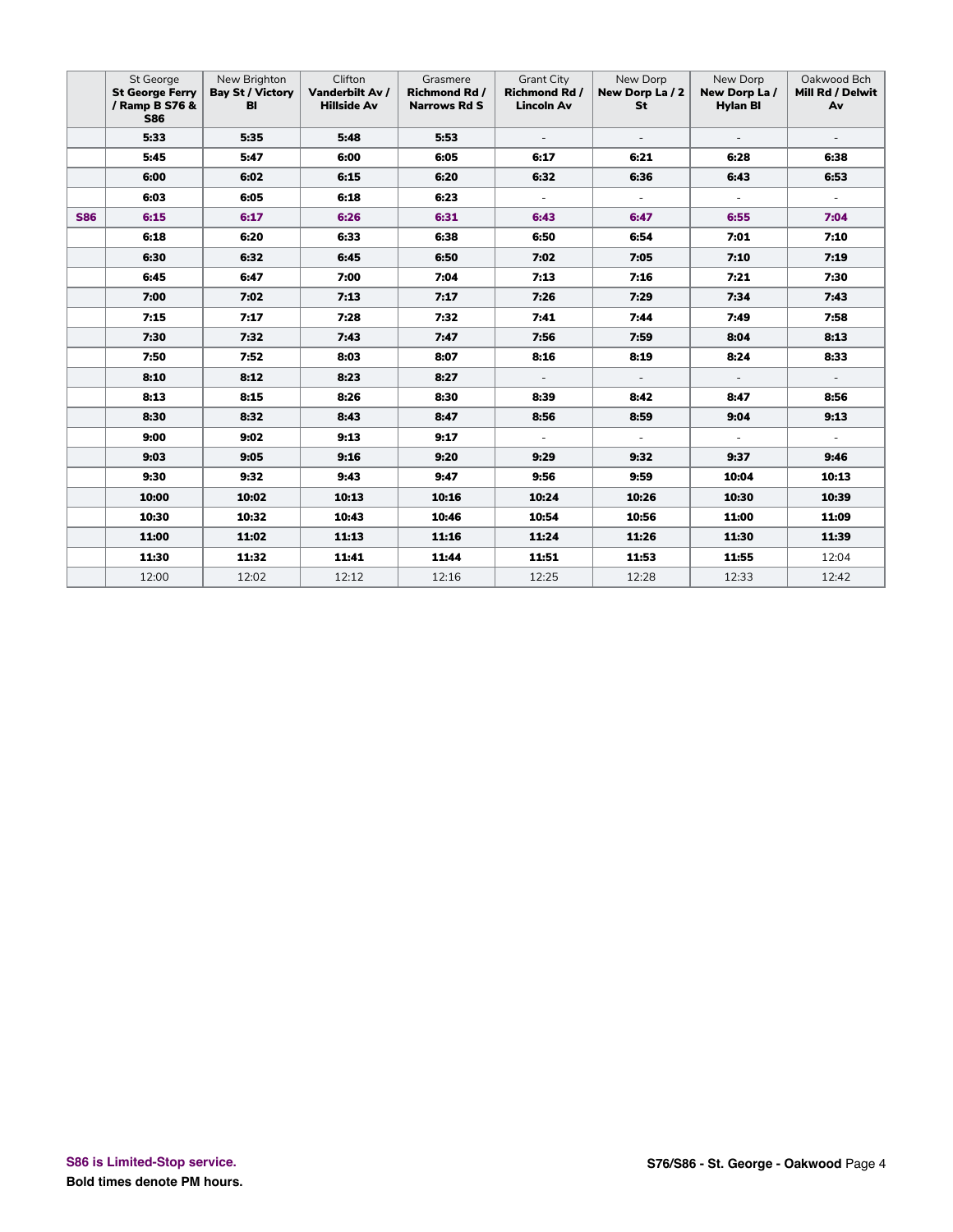| S76/S86 Saturday<br><b>To St George</b> |                                             |                                                 |                                                                |                                      |                                                  |                                               |                                                        |
|-----------------------------------------|---------------------------------------------|-------------------------------------------------|----------------------------------------------------------------|--------------------------------------|--------------------------------------------------|-----------------------------------------------|--------------------------------------------------------|
| Oakwood Bch<br>Mill Rd / Delwit<br>Av   | New Dorp<br>New Dorp La/<br><b>Hylan BI</b> | New Dorp<br>Richmond Rd /<br><b>New Dorp La</b> | <b>Grant City</b><br><b>Richmond Rd /</b><br><b>Lincoln Av</b> | Clifton<br>Targee St / De<br>Kalb St | Clifton<br>Vanderbilt Av /<br><b>Tompkins Av</b> | New Brighton<br><b>Bay St / Victory</b><br>BI | <b>St George</b><br><b>St George Ferry</b><br>/ Ramp B |
| 6:17                                    | 6:26                                        | 6:29                                            | 6:31                                                           | 6:40                                 | 6:46                                             | 6:53                                          | 6:55                                                   |
| 6:47                                    | 6:56                                        | 6:59                                            | 7:01                                                           | 7:10                                 | 7:16                                             | 7:23                                          | 7:25                                                   |
| 7:17                                    | 7:26                                        | 7:29                                            | 7:31                                                           | 7:40                                 | 7:46                                             | 7:53                                          | 7:55                                                   |
| 7:47                                    | 7:56                                        | 7:59                                            | 8:01                                                           | 8:10                                 | 8:16                                             | 8:23                                          | 8:25                                                   |
| 8:17                                    | 8:26                                        | 8:29                                            | 8:31                                                           | 8:40                                 | 8:46                                             | 8:53                                          | 8:55                                                   |
| 8:41                                    | 8:50                                        | 8:53                                            | 8:55                                                           | 9:04                                 | 9:11                                             | 9:18                                          | 9:20                                                   |
| 9:08                                    | 9:17                                        | 9:21                                            | 9:23                                                           | 9:34                                 | 9:41                                             | 9:48                                          | 9:50                                                   |
| 9:37                                    | 9:46                                        | 9:50                                            | 9:52                                                           | 10:03                                | 10:10                                            | 10:18                                         | 10:20                                                  |
| 10:04                                   | 10:15                                       | 10:20                                           | 10:22                                                          | 10:33                                | 10:40                                            | 10:48                                         | 10:50                                                  |
| 10:32                                   | 10:43                                       | 10:48                                           | 10:50                                                          | 11:01                                | 11:09                                            | 11:18                                         | 11:20                                                  |
| 11:00                                   | 11:11                                       | 11:17                                           | 11:19                                                          | 11:31                                | 11:39                                            | 11:48                                         | 11:50                                                  |
| 11:30                                   | 11:41                                       | 11:47                                           | 11:49                                                          | 12:01                                | 12:09                                            | 12:18                                         | 12:20                                                  |
| 12:00                                   | 12:11                                       | 12:17                                           | 12:19                                                          | 12:31                                | 12:39                                            | 12:48                                         | 12:50                                                  |
| 12:31                                   | 12:42                                       | 12:48                                           | 12:50                                                          | 1:02                                 | 1:10                                             | 1:19                                          | 1:21                                                   |
| 1:01                                    | 1:12                                        | 1:18                                            | 1:20                                                           | 1:32                                 | 1:40                                             | 1:49                                          | 1:51                                                   |
| 1:31                                    | 1:42                                        | 1:48                                            | 1:50                                                           | 2:02                                 | 2:10                                             | 2:19                                          | 2:21                                                   |
| 2:01                                    | 2:12                                        | 2:18                                            | 2:20                                                           | 2:32                                 | 2:40                                             | 2:49                                          | 2:51                                                   |
| 2:31                                    | 2:42                                        | 2:48                                            | 2:50                                                           | 3:02                                 | 3:10                                             | 3:19                                          | 3:21                                                   |
| 3:01                                    | 3:12                                        | 3:18                                            | 3:20                                                           | 3:32                                 | 3:40                                             | 3:49                                          | 3:51                                                   |
| 3:33                                    | 3:44                                        | 3:50                                            | 3:52                                                           | 4:04                                 | 4:11                                             | 4:18                                          | 4:20                                                   |
| 4:03                                    | 4:14                                        | 4:20                                            | 4:22                                                           | 4:34                                 | 4:41                                             | 4:48                                          | 4:50                                                   |
| 4:33                                    | 4:44                                        | 4:50                                            | 4:52                                                           | 5:04                                 | 5:11                                             | 5:18                                          | 5:20                                                   |
| 5:03                                    | 5:14                                        | 5:20                                            | 5:22                                                           | 5:34                                 | 5:41                                             | 5:48                                          | 5:50                                                   |
| 5:33                                    | 5:44                                        | 5:50                                            | 5:52                                                           | 6:04                                 | 6:11                                             | 6:18                                          | 6:20                                                   |
| 6:03                                    | 6:14                                        | 6:20                                            | 6:22                                                           | 6:34                                 | 6:41                                             | 6:48                                          | 6:50                                                   |
| 6:33                                    | 6:44                                        | 6:50                                            | 6:52                                                           | 7:04                                 | 7:11                                             | 7:18                                          | 7:20                                                   |
| 7:06                                    | 7:17                                        | 7:22                                            | 7:24                                                           | 7:34                                 | 7:41                                             | 7:48                                          | 7:50                                                   |
| 7:36                                    | 7:47                                        | 7:52                                            | 7:54                                                           | 8:04                                 | 8:11                                             | 8:18                                          | 8:20                                                   |
| 8:07                                    | 8:18                                        | 8:23                                            | 8:25                                                           | 8:35                                 | 8:41                                             | 8:48                                          | 8:50                                                   |
| 8:40                                    | 8:49                                        | 8:53                                            | 8:55                                                           | 9:05                                 | 9:11                                             | 9:18                                          | 9:20                                                   |
| 9:10                                    | 9:19                                        | 9:23                                            | 9:25                                                           | 9:35                                 | 9:41                                             | 9:48                                          | 9:50                                                   |
| 9:42                                    | 9:51                                        | 9:55                                            | 9:57                                                           | 10:07                                | 10:12                                            | 10:18                                         | 10:20                                                  |
| 10:13                                   | 10:22                                       | 10:26                                           | 10:28                                                          | 10:37                                | 10:42                                            | 10:48                                         | 10:50                                                  |
| 10:43                                   | 10:52                                       | 10:56                                           | 10:58                                                          | 11:07                                | 11:12                                            | 11:18                                         | 11:20                                                  |
| 11:18                                   | 11:27                                       | 11:31                                           | 11:33                                                          | 11:42                                | 11:47                                            | 11:53                                         | 11:55                                                  |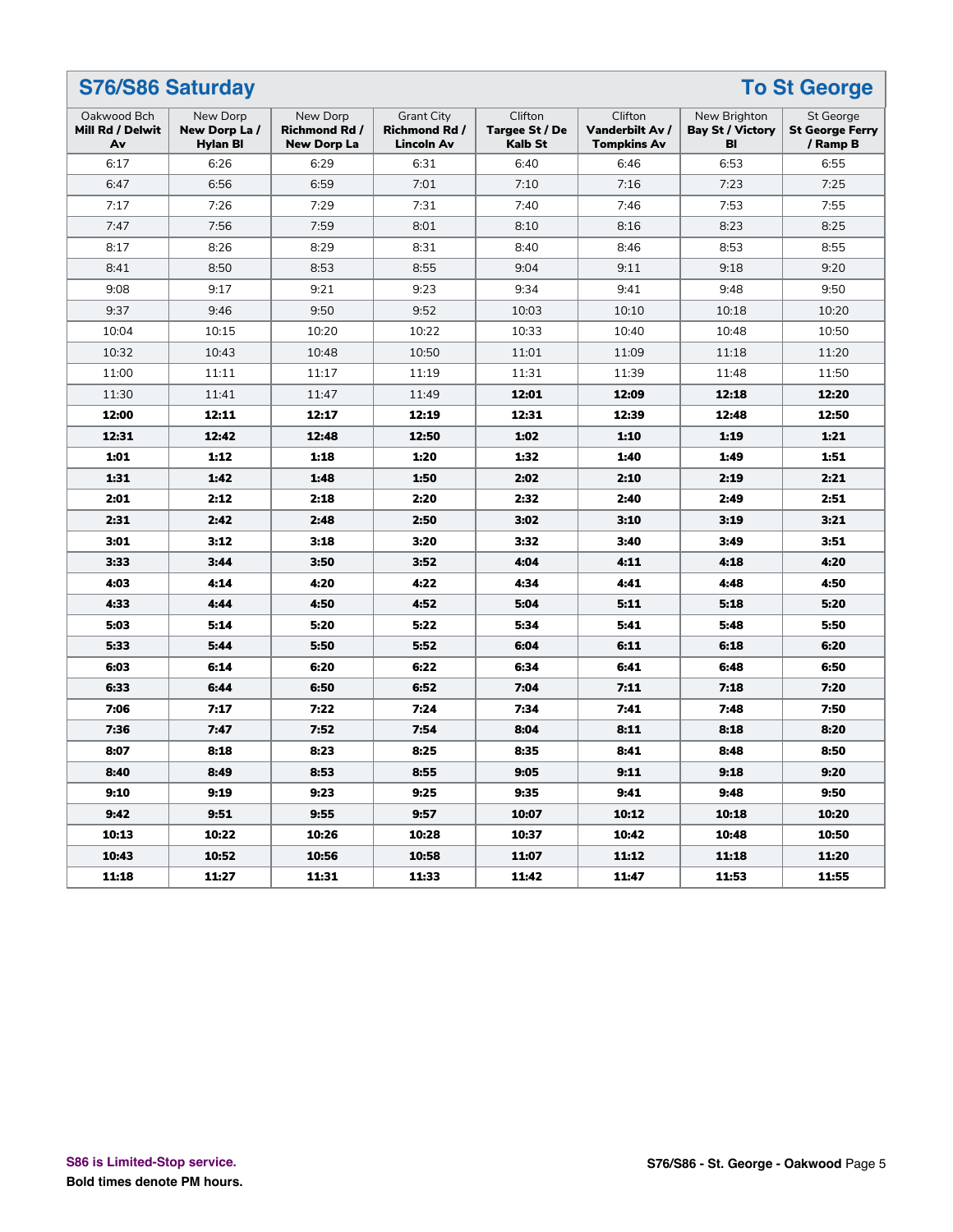|                                                                     | <b>S76/S86 Saturday</b><br><b>To Oakwood Beach</b> |                                                  |                                                         |                                                                |                                   |                                       |                                       |  |
|---------------------------------------------------------------------|----------------------------------------------------|--------------------------------------------------|---------------------------------------------------------|----------------------------------------------------------------|-----------------------------------|---------------------------------------|---------------------------------------|--|
| St George<br><b>St George Ferry</b><br>/ Ramp B S76 &<br><b>S86</b> | New Brighton<br><b>Bay St / Victory</b><br>BI      | Clifton<br>Vanderbilt Av /<br><b>Hillside Av</b> | Grasmere<br><b>Richmond Rd /</b><br><b>Narrows Rd S</b> | <b>Grant City</b><br><b>Richmond Rd /</b><br><b>Lincoln Av</b> | New Dorp<br>New Dorp La / 2<br>St | New Dorp<br>New Dorp La /<br>Hylan Bl | Oakwood Bch<br>Mill Rd / Delwit<br>Av |  |
| 7:00                                                                | 7:04                                               | 7:13                                             | 7:16                                                    | 7:24                                                           | 7:27                              | 7:31                                  | 7:42                                  |  |
| 7:30                                                                | 7:34                                               | 7:43                                             | 7:46                                                    | 7:54                                                           | 7:57                              | 8:01                                  | 8:13                                  |  |
| 8:00                                                                | 8:04                                               | 8:15                                             | 8:18                                                    | 8:28                                                           | 8:31                              | 8:35                                  | 8:47                                  |  |
| 8:30                                                                | 8:34                                               | 8:45                                             | 8:48                                                    | 8:58                                                           | 9:01                              | 9:05                                  | 9:17                                  |  |
| 9:00                                                                | 9:04                                               | 9:15                                             | 9:18                                                    | 9:28                                                           | 9:31                              | 9:35                                  | 9:47                                  |  |
| 9:30                                                                | 9:34                                               | 9:45                                             | 9:48                                                    | 9:58                                                           | 10:01                             | 10:06                                 | 10:20                                 |  |
| 10:00                                                               | 10:04                                              | 10:16                                            | 10:19                                                   | 10:29                                                          | 10:32                             | 10:37                                 | 10:51                                 |  |
| 10:30                                                               | 10:34                                              | 10:46                                            | 10:49                                                   | 10:59                                                          | 11:02                             | 11:07                                 | 11:21                                 |  |
| 11:00                                                               | 11:04                                              | 11:16                                            | 11:19                                                   | 11:29                                                          | 11:32                             | 11:39                                 | 11:54                                 |  |
| 11:30                                                               | 11:34                                              | 11:47                                            | 11:51                                                   | 12:01                                                          | 12:04                             | 12:11                                 | 12:26                                 |  |
| 12:00                                                               | 12:04                                              | 12:17                                            | 12:21                                                   | 12:31                                                          | 12:34                             | 12:41                                 | 12:56                                 |  |
| 12:30                                                               | 12:34                                              | 12:47                                            | 12:51                                                   | 1:01                                                           | 1:04                              | 1:11                                  | 1:26                                  |  |
| 1:00                                                                | 1:04                                               | 1:17                                             | 1:21                                                    | 1:31                                                           | 1:34                              | 1:41                                  | 1:56                                  |  |
| 1:30                                                                | 1:34                                               | 1:47                                             | 1:51                                                    | 2:01                                                           | 2:04                              | 2:11                                  | 2:26                                  |  |
| 2:00                                                                | 2:04                                               | 2:17                                             | 2:21                                                    | 2:31                                                           | 2:34                              | 2:41                                  | 2:56                                  |  |
| 2:30                                                                | 2:34                                               | 2:47                                             | 2:51                                                    | 3:01                                                           | 3:04                              | 3:11                                  | 3:26                                  |  |
| 3:00                                                                | 3:04                                               | 3:17                                             | 3:21                                                    | 3:31                                                           | 3:34                              | 3:41                                  | 3:56                                  |  |
| 3:30                                                                | 3:34                                               | 3:47                                             | 3:51                                                    | 4:01                                                           | 4:04                              | 4:10                                  | 4:24                                  |  |
| 4:00                                                                | 4:04                                               | 4:16                                             | 4:19                                                    | 4:29                                                           | 4:32                              | 4:38                                  | 4:52                                  |  |
| 4:30                                                                | 4:34                                               | 4:46                                             | 4:49                                                    | 4:59                                                           | 5:02                              | 5:08                                  | 5:22                                  |  |
| 5:00                                                                | 5:04                                               | 5:16                                             | 5:19                                                    | 5:29                                                           | 5:32                              | 5:38                                  | 5:52                                  |  |
| 5:30                                                                | 5:34                                               | 5:46                                             | 5:49                                                    | 5:59                                                           | 6:02                              | 6:08                                  | 6:22                                  |  |
| 6:00                                                                | 6:04                                               | 6:16                                             | 6:19                                                    | 6:29                                                           | 6:32                              | 6:38                                  | 6:52                                  |  |
| 6:30                                                                | 6:34                                               | 6:46                                             | 6:49                                                    | 6:59                                                           | 7:02                              | 7:07                                  | 7:21                                  |  |
| 7:00                                                                | 7:04                                               | 7:15                                             | 7:18                                                    | 7:27                                                           | 7:30                              | 7:35                                  | 7:49                                  |  |
| 7:30                                                                | 7:34                                               | 7:45                                             | 7:48                                                    | 7:57                                                           | 8:00                              | 8:04                                  | 8:15                                  |  |
| 8:00                                                                | 8:04                                               | 8:15                                             | 8:18                                                    | 8:26                                                           | 8:29                              | 8:33                                  | 8:44                                  |  |
| 8:30                                                                | 8:34                                               | 8:45                                             | 8:48                                                    | 8:56                                                           | 8:59                              | 9:03                                  | 9:14                                  |  |
| 9:00                                                                | 9:04                                               | 9:15                                             | 9:18                                                    | 9:26                                                           | 9:29                              | 9:33                                  | 9:43                                  |  |
| 9:30                                                                | 9:34                                               | 9:43                                             | 9:46                                                    | 9:54                                                           | 9:56                              | 9:59                                  | 10:09                                 |  |
| 10:00                                                               | 10:04                                              | 10:13                                            | 10:16                                                   | 10:24                                                          | 10:26                             | 10:29                                 | 10:39                                 |  |
| 10:30                                                               | 10:34                                              | 10:43                                            | 10:46                                                   | 10:54                                                          | 10:56                             | 10:59                                 | 11:09                                 |  |
| 11:00                                                               | 11:04                                              | 11:13                                            | 11:16                                                   | 11:24                                                          | 11:26                             | 11:29                                 | 11:39                                 |  |
| 11:30                                                               | 11:34                                              | 11:43                                            | 11:46                                                   | 11:54                                                          | 11:56                             | 11:59                                 | 12:09                                 |  |
| 12:00                                                               | 12:04                                              | 12:13                                            | 12:16                                                   | 12:24                                                          | 12:26                             | 12:29                                 | 12:39                                 |  |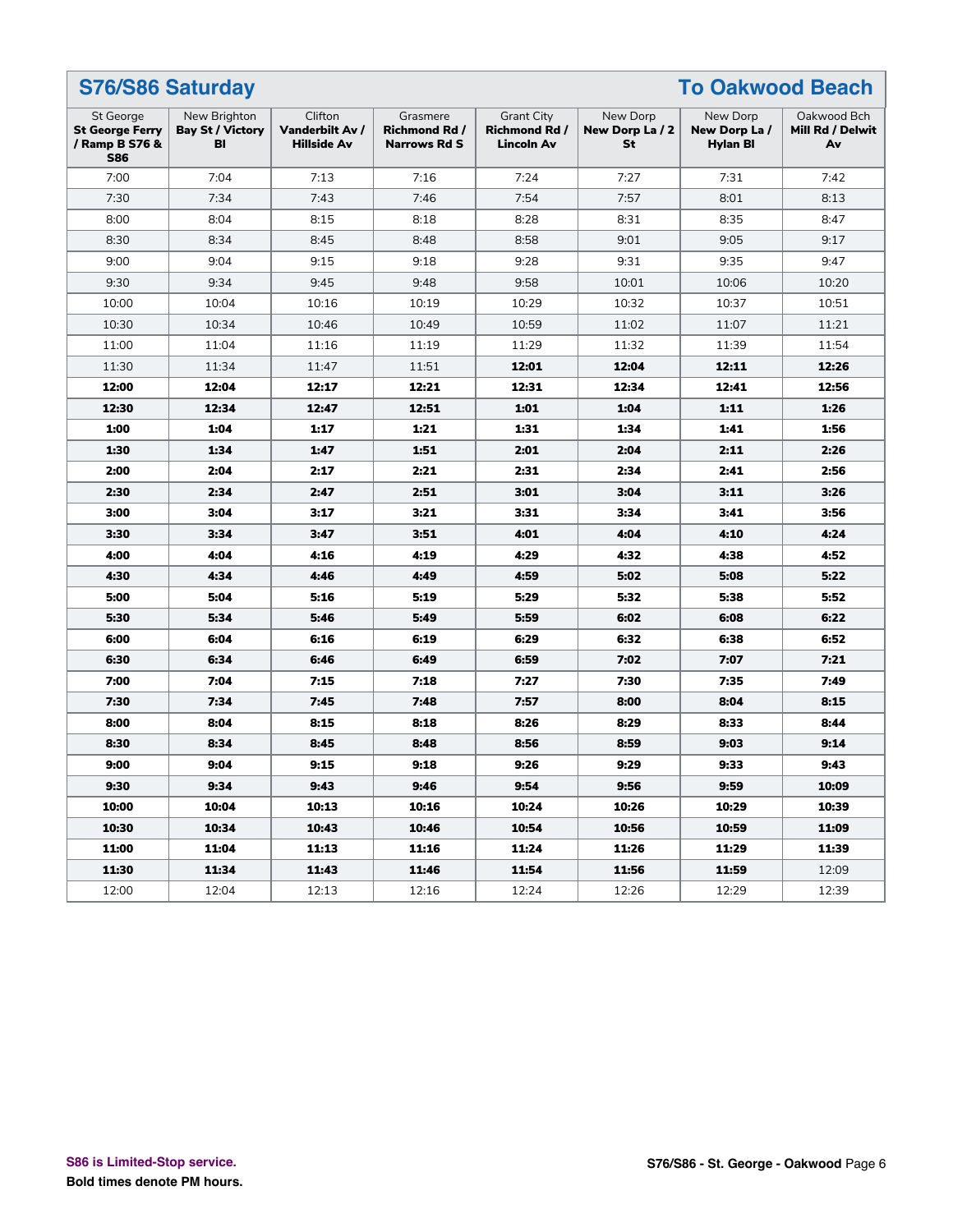| S76/S86 Sunday<br><b>To St George</b> |                                             |                                                 |                                                                |                                             |                                                  |                                               |                                                        |
|---------------------------------------|---------------------------------------------|-------------------------------------------------|----------------------------------------------------------------|---------------------------------------------|--------------------------------------------------|-----------------------------------------------|--------------------------------------------------------|
| Oakwood Bch<br>Mill Rd / Delwit<br>Av | New Dorp<br>New Dorp La/<br><b>Hylan BI</b> | New Dorp<br>Richmond Rd /<br><b>New Dorp La</b> | <b>Grant City</b><br><b>Richmond Rd /</b><br><b>Lincoln Av</b> | Clifton<br>Targee St / De<br><b>Kalb St</b> | Clifton<br>Vanderbilt Av /<br><b>Tompkins Av</b> | New Brighton<br><b>Bay St / Victory</b><br>BI | <b>St George</b><br><b>St George Ferry</b><br>/ Ramp B |
| 6:15                                  | 6:23                                        | 6:26                                            | 6:28                                                           | 6:37                                        | 6:43                                             | 6:49                                          | 6:51                                                   |
| 6:45                                  | 6:53                                        | 6:56                                            | 6:58                                                           | 7:07                                        | 7:13                                             | 7:19                                          | 7:21                                                   |
| 7:15                                  | 7:23                                        | 7:26                                            | 7:28                                                           | 7:37                                        | 7:43                                             | 7:49                                          | 7:51                                                   |
| 7:43                                  | 7:51                                        | 7:54                                            | 7:56                                                           | 8:05                                        | 8:11                                             | 8:17                                          | 8:19                                                   |
| 8:13                                  | 8:21                                        | 8:24                                            | 8:26                                                           | 8:35                                        | 8:41                                             | 8:47                                          | 8:49                                                   |
| 8:43                                  | 8:51                                        | 8:54                                            | 8:56                                                           | 9:05                                        | 9:11                                             | 9:17                                          | 9:19                                                   |
| 9:13                                  | 9:21                                        | 9:24                                            | 9:26                                                           | 9:35                                        | 9:42                                             | 9:49                                          | 9:51                                                   |
| 9:43                                  | 9:53                                        | 9:57                                            | 9:59                                                           | 10:09                                       | 10:16                                            | 10:23                                         | 10:25                                                  |
| 10:13                                 | 10:23                                       | 10:27                                           | 10:29                                                          | 10:39                                       | 10:46                                            | 10:53                                         | 10:55                                                  |
| 10:43                                 | 10:53                                       | 10:57                                           | 10:59                                                          | 11:09                                       | 11:16                                            | 11:23                                         | 11:25                                                  |
| 11:13                                 | 11:23                                       | 11:27                                           | 11:29                                                          | 11:39                                       | 11:46                                            | 11:53                                         | 11:55                                                  |
| 11:43                                 | 11:53                                       | 11:57                                           | 11:59                                                          | 12:09                                       | 12:16                                            | 12:23                                         | 12:25                                                  |
| 12:13                                 | 12:23                                       | 12:27                                           | 12:29                                                          | 12:39                                       | 12:46                                            | 12:53                                         | 12:55                                                  |
| 12:40                                 | 12:50                                       | 12:54                                           | 12:56                                                          | 1:06                                        | 1:13                                             | 1:21                                          | 1:23                                                   |
| 1:10                                  | 1:21                                        | 1:26                                            | 1:28                                                           | 1:39                                        | 1:46                                             | 1:54                                          | 1:56                                                   |
| 1:40                                  | 1:51                                        | 1:56                                            | 1:58                                                           | 2:09                                        | 2:16                                             | 2:24                                          | 2:26                                                   |
| 2:10                                  | 2:21                                        | 2:26                                            | 2:28                                                           | 2:39                                        | 2:44                                             | 2:51                                          | 2:53                                                   |
| 2:40                                  | 2:51                                        | 2:56                                            | 2:58                                                           | 3:09                                        | 3:14                                             | 3:21                                          | 3:23                                                   |
| 3:10                                  | 3:21                                        | 3:26                                            | 3:28                                                           | 3:39                                        | 3:45                                             | 3:52                                          | 3:54                                                   |
| 3:45                                  | 3:54                                        | 3:58                                            | 4:00                                                           | 4:10                                        | 4:16                                             | 4:23                                          | 4:25                                                   |
| 4:15                                  | 4:24                                        | 4:28                                            | 4:30                                                           | 4:40                                        | 4:46                                             | 4:53                                          | 4:55                                                   |
| 4:45                                  | 4:54                                        | 4:58                                            | 5:00                                                           | 5:10                                        | 5:16                                             | 5:23                                          | 5:25                                                   |
| 5:15                                  | 5:24                                        | 5:28                                            | 5:30                                                           | 5:40                                        | 5:46                                             | 5:53                                          | 5:55                                                   |
| 5:45                                  | 5:54                                        | 5:58                                            | 6:00                                                           | 6:10                                        | 6:16                                             | 6:23                                          | 6:25                                                   |
| 6:15                                  | 6:24                                        | 6:28                                            | 6:30                                                           | 6:40                                        | 6:46                                             | 6:53                                          | 6:55                                                   |
| 6:45                                  | 6:54                                        | 6:58                                            | 7:00                                                           | 7:10                                        | 7:16                                             | 7:23                                          | 7:25                                                   |
| 7:15                                  | 7:24                                        | 7:28                                            | 7:30                                                           | 7:39                                        | 7:44                                             | 7:50                                          | 7:52                                                   |
| 7:45                                  | 7:53                                        | 7:57                                            | 7:59                                                           | 8:08                                        | 8:13                                             | 8:19                                          | 8:21                                                   |
| 8:15                                  | 8:23                                        | 8:27                                            | 8:29                                                           | 8:38                                        | 8:43                                             | 8:49                                          | 8:51                                                   |
| 8:45                                  | 8:53                                        | 8:57                                            | 8:59                                                           | 9:08                                        | 9:13                                             | 9:19                                          | 9:21                                                   |
| 9:15                                  | 9:23                                        | 9:27                                            | 9:29                                                           | 9:38                                        | 9:43                                             | 9:49                                          | 9:51                                                   |
| 9:45                                  | 9:53                                        | 9:57                                            | 9:59                                                           | 10:08                                       | 10:13                                            | 10:19                                         | 10:21                                                  |
| 10:15                                 | 10:23                                       | 10:27                                           | 10:29                                                          | 10:38                                       | 10:43                                            | 10:48                                         | 10:50                                                  |
| 10:45                                 | 10:52                                       | 10:55                                           | 10:57                                                          | 11:05                                       | 11:10                                            | 11:15                                         | 11:17                                                  |
| 11:15                                 | 11:22                                       | 11:25                                           | 11:27                                                          | 11:35                                       | 11:40                                            | 11:45                                         | 11:47                                                  |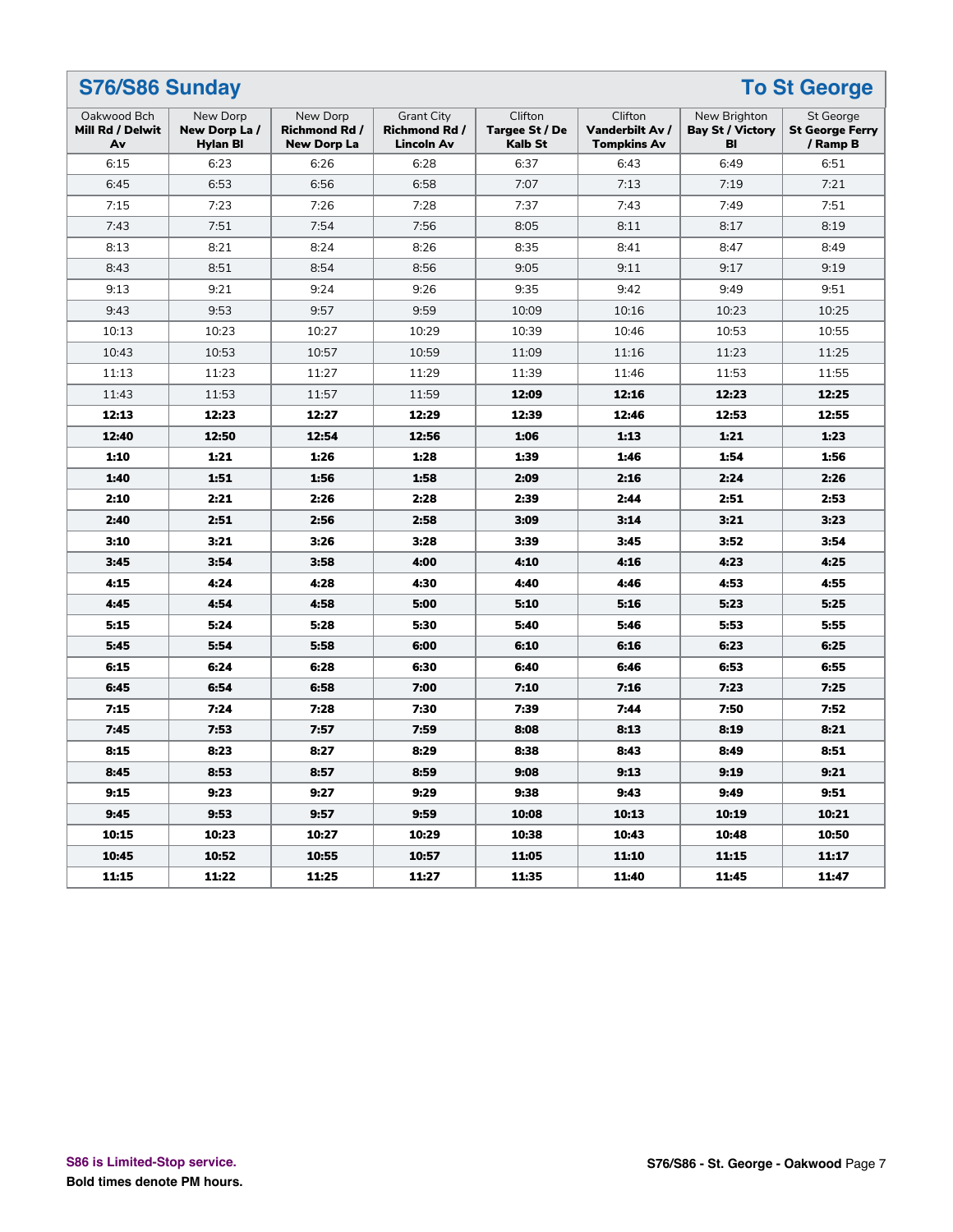| S76/S86 Sunday<br><b>To Oakwood Beach</b>                           |                                               |                                                  |                                                         |                                                                |                                   |                                       |                                       |
|---------------------------------------------------------------------|-----------------------------------------------|--------------------------------------------------|---------------------------------------------------------|----------------------------------------------------------------|-----------------------------------|---------------------------------------|---------------------------------------|
| St George<br><b>St George Ferry</b><br>/ Ramp B S76 &<br><b>S86</b> | New Brighton<br><b>Bay St / Victory</b><br>BI | Clifton<br>Vanderbilt Av /<br><b>Hillside Av</b> | Grasmere<br><b>Richmond Rd /</b><br><b>Narrows Rd S</b> | <b>Grant City</b><br><b>Richmond Rd /</b><br><b>Lincoln Av</b> | New Dorp<br>New Dorp La / 2<br>St | New Dorp<br>New Dorp La /<br>Hylan Bl | Oakwood Bch<br>Mill Rd / Delwit<br>Av |
| 7:00                                                                | 7:02                                          | 7:12                                             | 7:15                                                    | 7:24                                                           | 7:26                              | 7:29                                  | 7:36                                  |
| 7:30                                                                | 7:32                                          | 7:42                                             | 7:45                                                    | 7:54                                                           | 7:56                              | 7:59                                  | 8:06                                  |
| 8:00                                                                | 8:02                                          | 8:12                                             | 8:15                                                    | 8:24                                                           | 8:26                              | 8:29                                  | 8:36                                  |
| 8:30                                                                | 8:32                                          | 8:42                                             | 8:45                                                    | 8:54                                                           | 8:56                              | 8:59                                  | 9:06                                  |
| 9:00                                                                | 9:02                                          | 9:12                                             | 9:15                                                    | 9:24                                                           | 9:27                              | 9:31                                  | 9:38                                  |
| 9:30                                                                | 9:32                                          | 9:42                                             | 9:45                                                    | 9:54                                                           | 9:57                              | 10:01                                 | 10:08                                 |
| 10:00                                                               | 10:02                                         | 10:12                                            | 10:15                                                   | 10:24                                                          | 10:27                             | 10:31                                 | 10:38                                 |
| 10:30                                                               | 10:32                                         | 10:42                                            | 10:45                                                   | 10:54                                                          | 10:57                             | 11:01                                 | 11:08                                 |
| 11:00                                                               | 11:02                                         | 11:13                                            | 11:17                                                   | 11:26                                                          | 11:29                             | 11:34                                 | 11:41                                 |
| 11:30                                                               | 11:32                                         | 11:43                                            | 11:47                                                   | 11:56                                                          | 11:59                             | 12:04                                 | 12:11                                 |
| 12:00                                                               | 12:02                                         | 12:13                                            | 12:17                                                   | 12:26                                                          | 12:29                             | 12:34                                 | 12:41                                 |
| 12:30                                                               | 12:32                                         | 12:43                                            | 12:47                                                   | 12:56                                                          | 12:59                             | 1:04                                  | 1:13                                  |
| 1:00                                                                | 1:02                                          | 1:14                                             | 1:18                                                    | 1:27                                                           | 1:30                              | 1:36                                  | 1:45                                  |
| 1:30                                                                | 1:32                                          | 1:44                                             | 1:48                                                    | 1:57                                                           | 2:00                              | 2:04                                  | 2:12                                  |
| 2:00                                                                | 2:02                                          | 2:14                                             | 2:17                                                    | 2:26                                                           | 2:29                              | 2:33                                  | 2:41                                  |
| 2:30                                                                | 2:32                                          | 2:44                                             | 2:47                                                    | 2:56                                                           | 2:59                              | 3:03                                  | 3:11                                  |
| 3:00                                                                | 3:02                                          | 3:14                                             | 3:17                                                    | 3:26                                                           | 3:29                              | 3:33                                  | 3:41                                  |
| 3:30                                                                | 3:32                                          | 3:44                                             | 3:47                                                    | 3:56                                                           | 3:59                              | 4:03                                  | 4:11                                  |
| 4:00                                                                | 4:02                                          | 4:14                                             | 4:17                                                    | 4:26                                                           | 4:29                              | 4:33                                  | 4:41                                  |
| 4:30                                                                | 4:32                                          | 4:44                                             | 4:47                                                    | 4:56                                                           | 4:59                              | 5:03                                  | 5:11                                  |
| 5:00                                                                | 5:02                                          | 5:14                                             | 5:17                                                    | 5:26                                                           | 5:29                              | 5:33                                  | 5:41                                  |
| 5:30                                                                | 5:32                                          | 5:44                                             | 5:47                                                    | 5:56                                                           | 5:59                              | 6:03                                  | 6:10                                  |
| 6:00                                                                | 6:02                                          | 6:13                                             | 6:16                                                    | 6:24                                                           | 6:26                              | 6:30                                  | 6:37                                  |
| 6:30                                                                | 6:32                                          | 6:43                                             | 6:46                                                    | 6:54                                                           | 6:56                              | 7:00                                  | 7:07                                  |
| 7:00                                                                | 7:02                                          | 7:13                                             | 7:16                                                    | 7:24                                                           | 7:26                              | 7:30                                  | 7:37                                  |
| 7:30                                                                | 7:32                                          | 7:43                                             | 7:46                                                    | 7:54                                                           | 7:56                              | 8:00                                  | 8:07                                  |
| 8:00                                                                | 8:02                                          | 8:13                                             | 8:16                                                    | 8:24                                                           | 8:26                              | 8:30                                  | 8:36                                  |
| 8:30                                                                | 8:31                                          | 8:42                                             | 8:45                                                    | 8:52                                                           | 8:54                              | 8:56                                  | 9:02                                  |
| 9:00                                                                | 9:01                                          | 9:12                                             | 9:15                                                    | 9:22                                                           | 9:24                              | 9:26                                  | 9:32                                  |
| 9:30                                                                | 9:31                                          | 9:42                                             | 9:45                                                    | 9:52                                                           | 9:54                              | 9:56                                  | 10:02                                 |
| 10:00                                                               | 10:01                                         | 10:10                                            | 10:13                                                   | 10:20                                                          | 10:22                             | 10:24                                 | 10:30                                 |
| 10:30                                                               | 10:31                                         | 10:40                                            | 10:43                                                   | 10:50                                                          | 10:52                             | 10:54                                 | 11:00                                 |
| 11:00                                                               | 11:01                                         | 11:10                                            | 11:13                                                   | 11:20                                                          | 11:22                             | 11:24                                 | 11:30                                 |
| 11:30                                                               | 11:31                                         | 11:40                                            | 11:43                                                   | 11:50                                                          | 11:52                             | 11:54                                 | 12:00                                 |
| 12:00                                                               | 12:01                                         | 12:10                                            | 12:13                                                   | 12:20                                                          | 12:22                             | 12:24                                 | 12:30                                 |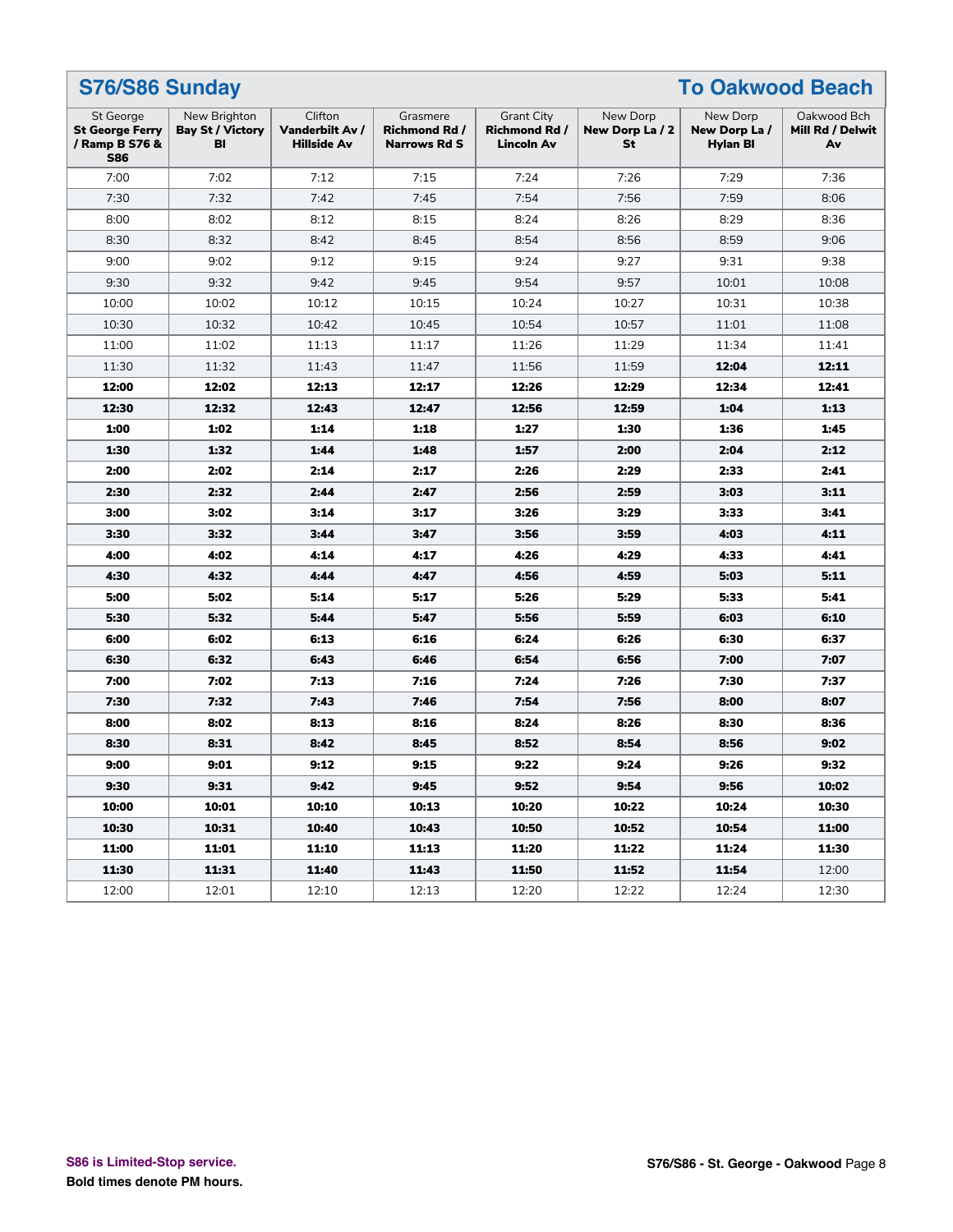# **S76/S86 MBus Timetable**



St. George - Oakwood via Richmond Rd / New Dorp Ln

#### Local Service

Effective June 26, 2022

For accessible subway stations, travel directions and other information: **Visit www.mta.info or call us at 511**

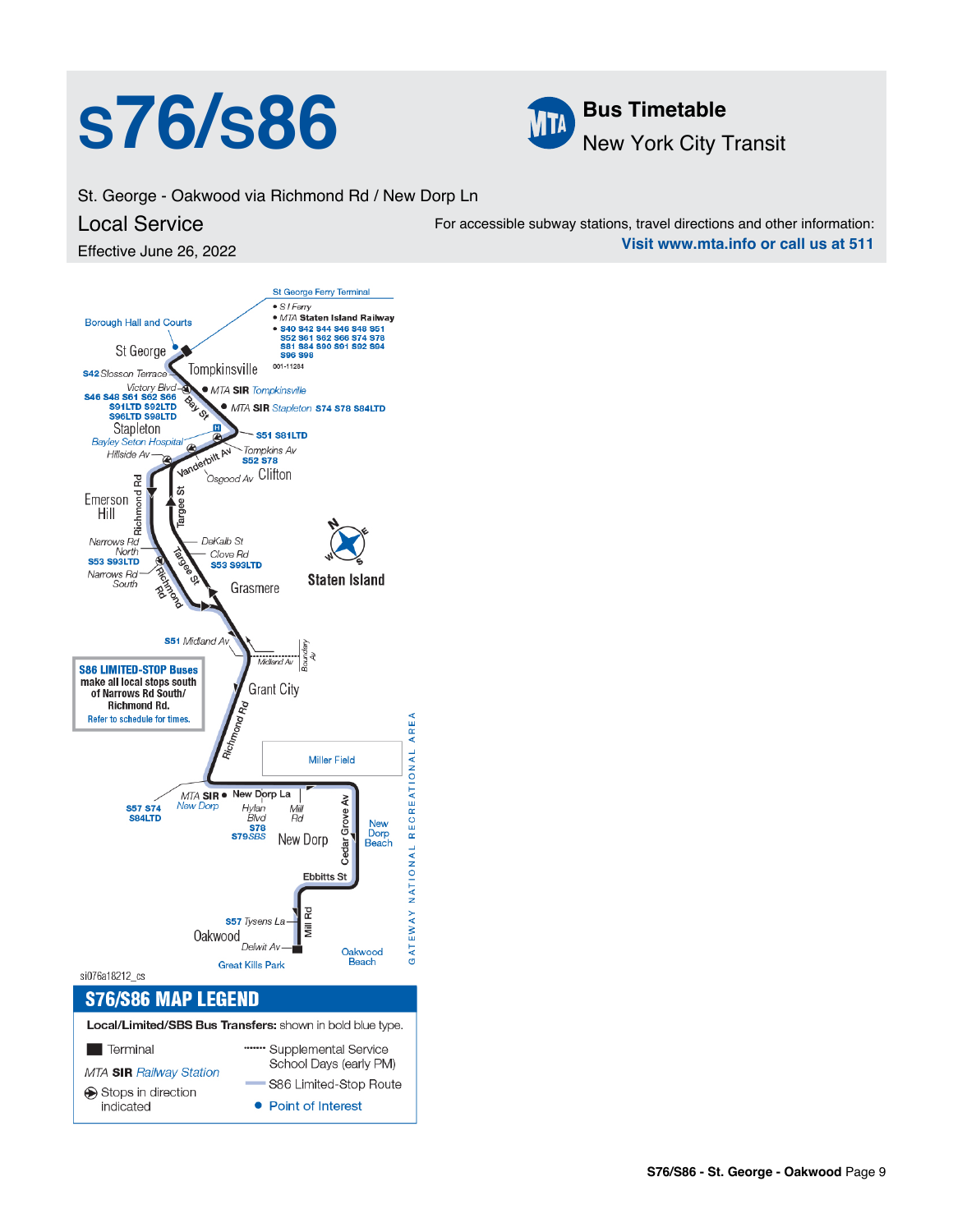**Fares** – MetroCard® is accepted for all MTA New York City trains (including Staten Island Railway - SIR), and, local, Limited-Stop and +SelectBusService buses (at MetroCard fare collection machines). Express buses only accept 7- Day Express Bus Plus MetroCard or Pay-Per-Ride MetroCard. All of our buses and +SelectBusService Coin Fare Collector machines accept exact fare in coins. Dollar bills, pennies, and half-dollar coins are not accepted. OMNY is the MTA's new fare payment system. Use your contactless card or smart device to pay the fare on buses and subways. Visit omny.info for details of the rollout.

**Free Transfers** – Unlimited Ride MetroCard permits free transfers to all but our express buses (between subway and local bus, local bus and local bus etc.) Pay-Per-Ride MetroCard allows one free transfer of equal or lesser value if you complete your transfer within two hours of the time you pay your full fare with the same MetroCard. If you pay your local bus fare with coins, ask for a free electronic paper transfer to use on another local bus.

**Reduced-Fare Benefits** – You are eligible for reduced-fare benefits if you are at least 65 years of age or have a qualifying disability. Benefits are available (except on peak-hour express buses) with proper identification, including Reduced-Fare MetroCard or Medicare card.

**Children** – The subway, SIR, local, Limited-Stop, and +SelectBusService buses permit up to three children, 44 inches tall and under to ride free when accompanied by an adult paying full fare.

**Terms and Conditions** – Fares and MetroCard use are subject to applicable tariffs and conditions of use.

#### **Bus Operator Apple Award**

If you think your bus operator deserves an Apple Award--our special recognition for this service, courtesy and professionalism-- go to mta.info/customer-feedback or call 511 and give us the badge or bus number.

#### **Holiday Service 2022**

**Reduced weekday service operates on:** Martin Luther King Day\*, Day After Thanksgiving\*.

**Saturday service operates on:** Presidents Day\*, Independence Day, Dec 26.

**Sunday service operates on:** Memorial Day, Labor Day, Thanksgiving Day, Christmas Day+, New Years Day+.

\* Special schedules for these days will be available at [mta.info](https://new.mta.info/) for express routes only.

+ Service information for the day preceding this holiday or holiday weekend will be provided on [mta.info](https://new.mta.info/), and on service notices posted on buses.

Information in this timetable is subject to change without notice. Traffic conditions and weather can affect running time.

| <b>Travel Help and Information</b>                     | <b>IF YOU SEE</b><br><b>SOMETHING, SAY</b><br><b>SOMETHING.</b>                                                |
|--------------------------------------------------------|----------------------------------------------------------------------------------------------------------------|
| One MTA<br>511<br>One Number.<br>Call 511 and say MTA. | <b>Be suspicious of</b><br>anything<br>unattended.<br>Tell a cop, an MTA<br>employee or call<br>1-888-692-7233 |
| TTY/TDD users only 711                                 | (1-888-NYC-SAFE).                                                                                              |
| <b>Online:</b> www.mta.info                            |                                                                                                                |

**Filing a Title VI Complaint** – MTA New York City Transit ("NYC Transit") and<br>MTA Bus Company are committed to providing non-discriminatory service to<br>ensure that no person is excluded from participation in, or denied the

To request more information about Title VI or to submit a written complaint if you believe that you have been subjected to discrimination, you may contact NYC<br>Transit's Office of Equal Employment Opportunity, 130 Livingston Street, 3rd Floor,<br>Brooklyn, NY 11201.

In addition to your right to file a complaint with NYC Transit and MTA Bus<br>Company, you have the right to file a Title VI complaint with the U.S. Department<br>of Transportation, Federal Transit Administration, Office of Civi